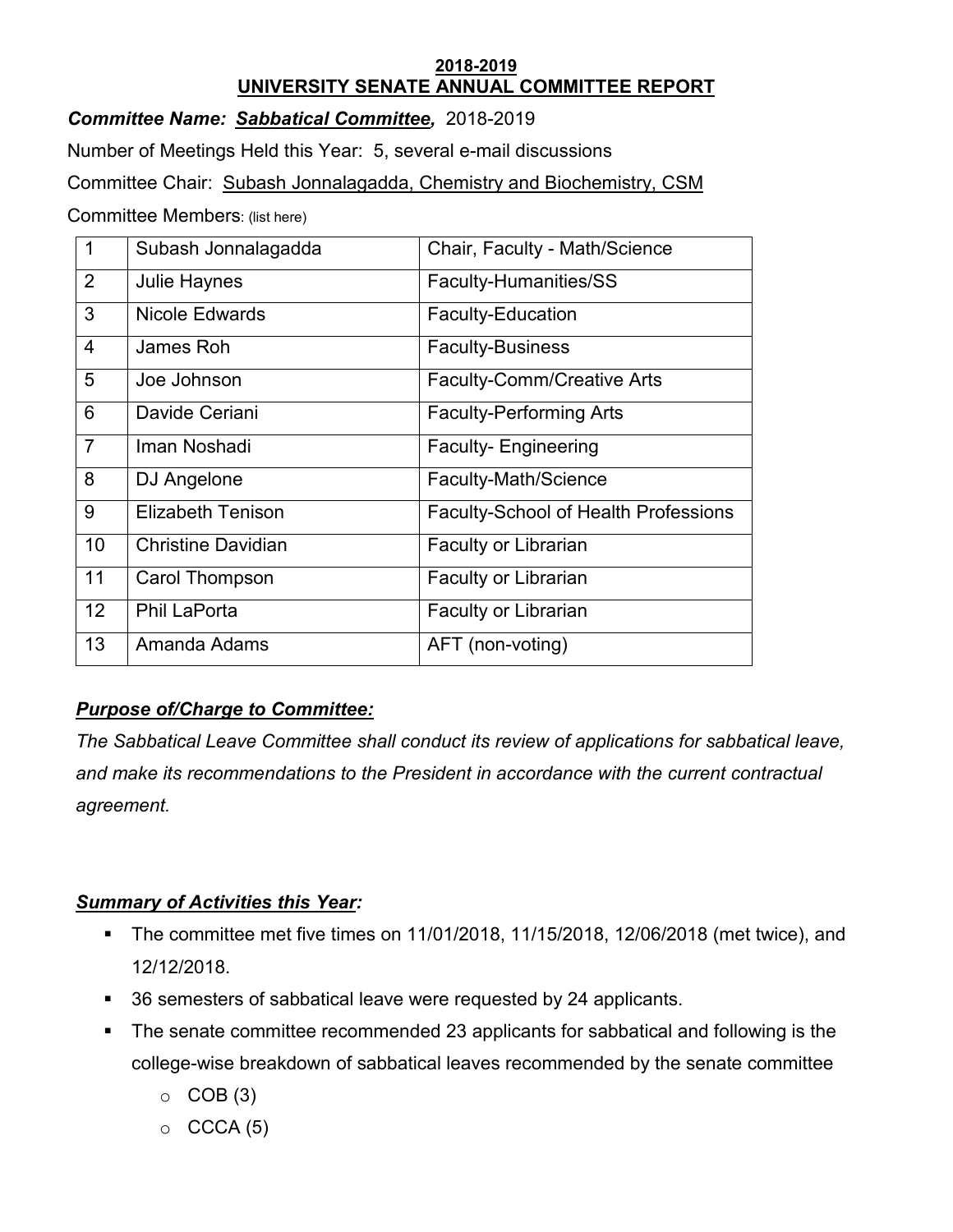- $\circ$  COEd (2)
- $\circ$  COEng (2)
- $\circ$  CHSS (4)
- $\circ$  CSM (4)
- $O$  CPA $(2)$
- $\circ$  SEE (1)
- **After the review at the Provost level, 17 of the 24 applicants were recommended for** sabbatical leave (26 semesters of sabbatical leave). All the applicants were notified by the Provost's office in writing on 01/22/2019.
- **The Board of Trustees approved all the sabbatical recommendations at their meeting on** 04/10/2019.